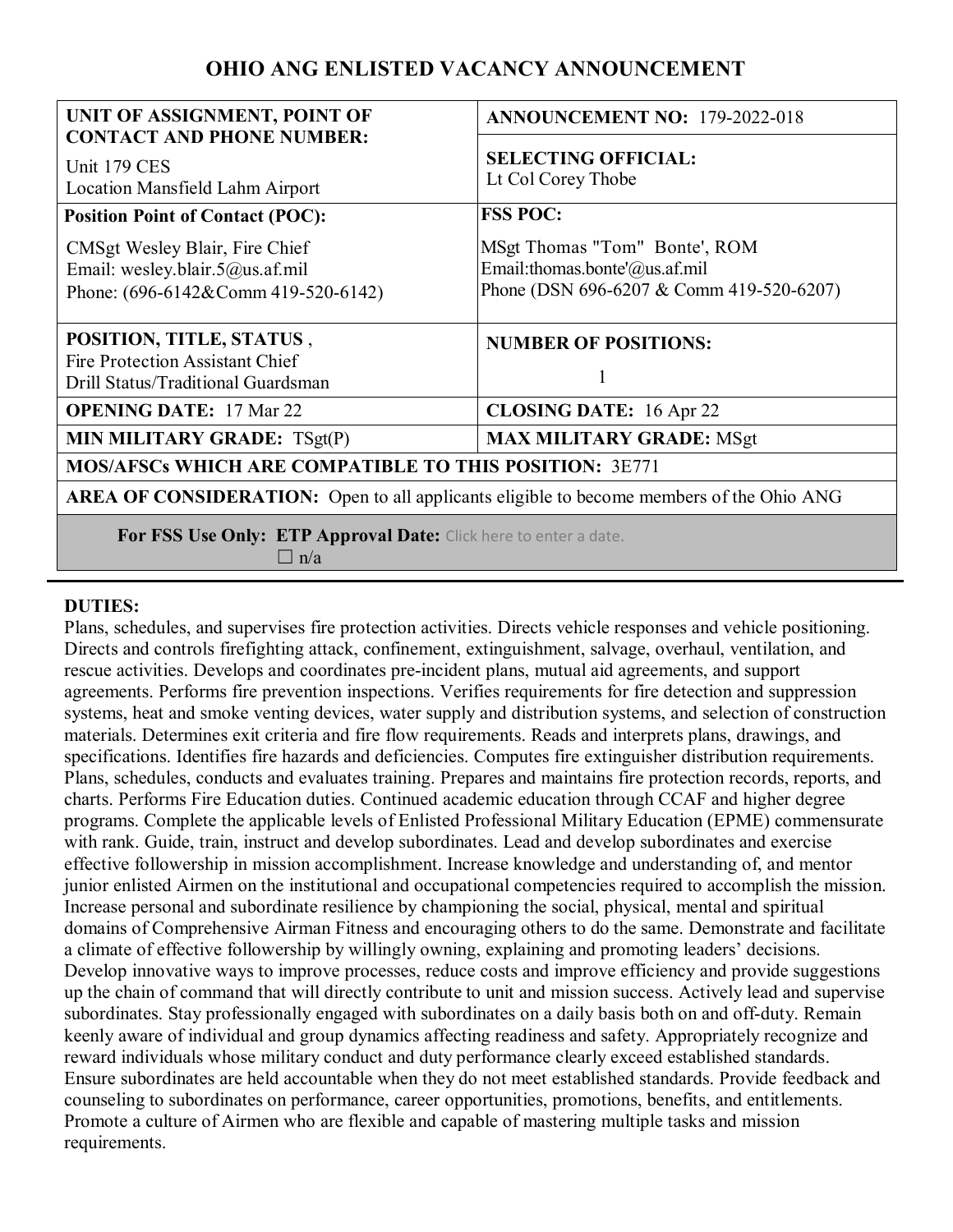## **EVALUATION PROCESS:**

Evaluation will be based on the information provided and meeting a selection board, date to be determined.

## **MANDATORY REQUIREMENTS:**

Applicants must be fully qualified in advertised AFSC per CFETP 3E7X1, Aug 2020 B2.3.5.

B2.3.5. Assistant Chief for Operations: Fire Officer III, Fire Instructor II, Fire Inspector II, HazMat IC, and ICS 300/400.

Member must be eligible to join the Ohio Air National Guard.

#### **APPLICATION MUST CONTAIN:**

OHANG Form 2, *Application for E6 and Above Vacancy*  Air Force Fitness Management System (AFFMS) Report with passing score (available via AF Portal) Individual Medical Readiness (IMR) Report (available via AF Portal from ASIMS) vMPF RIP OHANG Form 4, *OHANG Eligibility Checklist for Enlisted Promotions*  Any Additional Requirements (Pilot's License, Transcripts, etc.)

## **APPLICATION MAY CONTAIN:**

Additional Options here (Cover Letter, Letters of Recommendation, etc.)

**EQUAL EMPLOYMENT OPPORTUNITY:** All qualified applicants will receive consideration for position vacancies without regard to age, race, color, religion, sex, national origin, lawful political or their affiliations, marital status, membership or non-membership in an employee organization, or to any handicap which does not interfere with accomplishment of position requirements.

#### **APPLICATION SUBMISSION:**

Applications may be submitted to the announcement POC via email at [wesley.blair.5@us.af.mil](mailto:efrem.swoope.mil@mail.mil) or via hard copy to the following mailing address:

#### **MAILING ADDRESS:**

179AW/FSS, ATTN: MSgt Thomas Bonte 1947 Harrington Memorial Mansfield, Ohio 44903

## APPLICATIONS MUST BE RECEIVED BY 1630 ON THE CLOSING DATE

Successful application will be assigned to compatible military position in an appropriate unit of assignment in the Ohio Air National Guard as shown above. If enlisted, this position is being announced in accordance with ANGI 36-2101 OHANG Supplement, 01 October 2020, and is a Traditional Guardsman (part-time) employment opportunity.

The position POC is responsible for selecting the board members, scheduling interviews, submitting the board's recommendation to the commander, and notification of the commander's selection/non-selection.